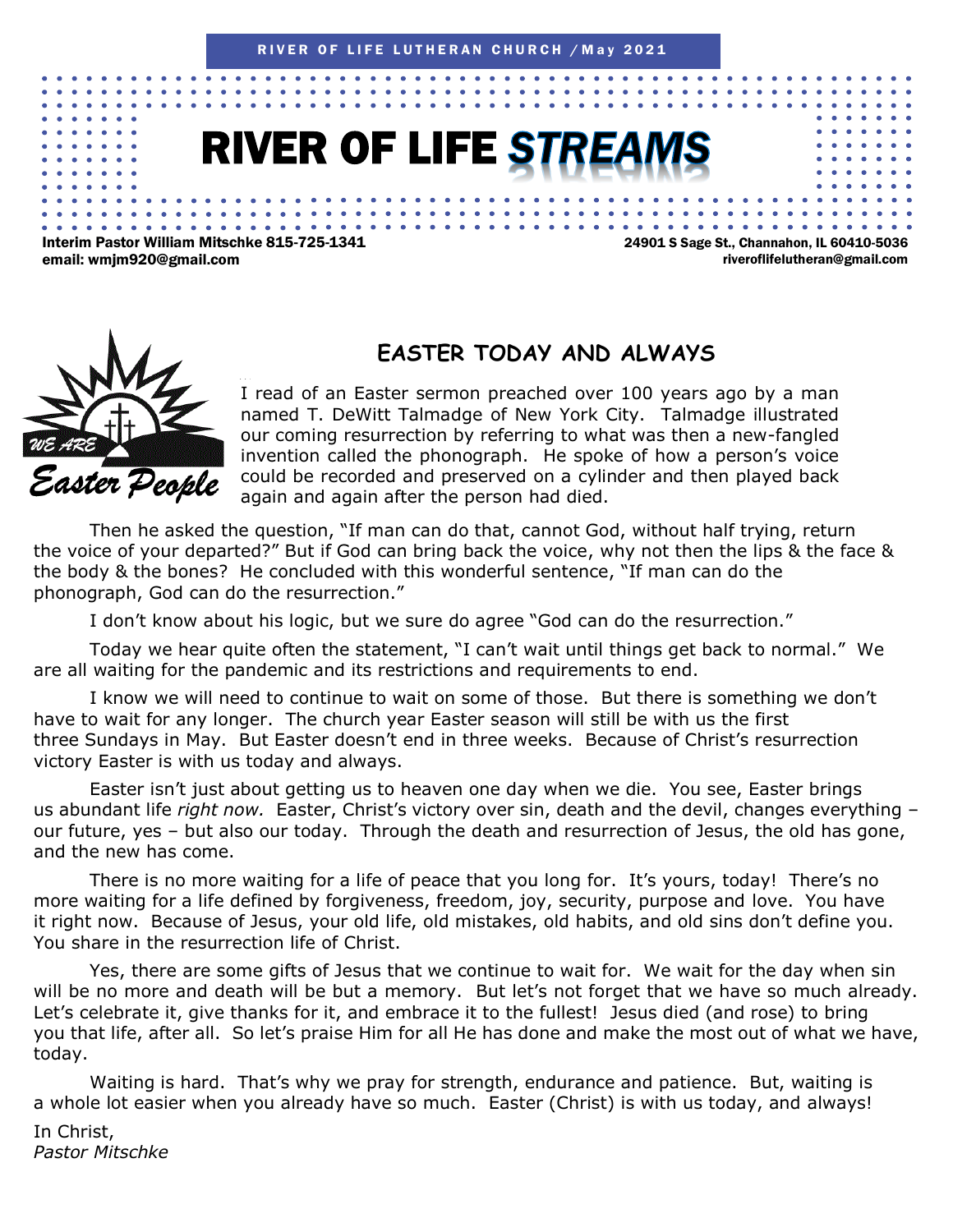

**May 2** . . . . . .**Fifth Sunday of Easter** *"The 'R' Word"* John 15:1-8

**May 9** . . . . . .**Sixth Sunday of Easter Mother's Day** *"A Mother's Love Is Like . . . "* John 15:9-17

#### **May 9**. . .. **CONGREGATIONAL MEETING AFTER THE SERVICE Vote on the Calling of a Pastor**

**May 16.**. . . .. **Seventh Sunday of Easter** *"Jesus Prayed that . . . "* John 17:1b-19

**May 23** . . .. . **The Day of Pentecost Confirmation Day** *"The Three Lessons (Gifts) of Pentecost"* Acts 2:1-21

> **May 30** . . ... **The Holy Trinity (Memorial Day Weekend)** *"The Holy Trinity"* John 3:1-17



The card with all the signatures and the generous gits of the congregation and all the children with happy faces who came bringing candy with cleverly worded wishes attached plus birthday balloons, brought a special feeling of joy. I thank you all for remembering my double eight birthday. It is a celebration I will remember*.* I thank you all! *Pastor Mitschke*

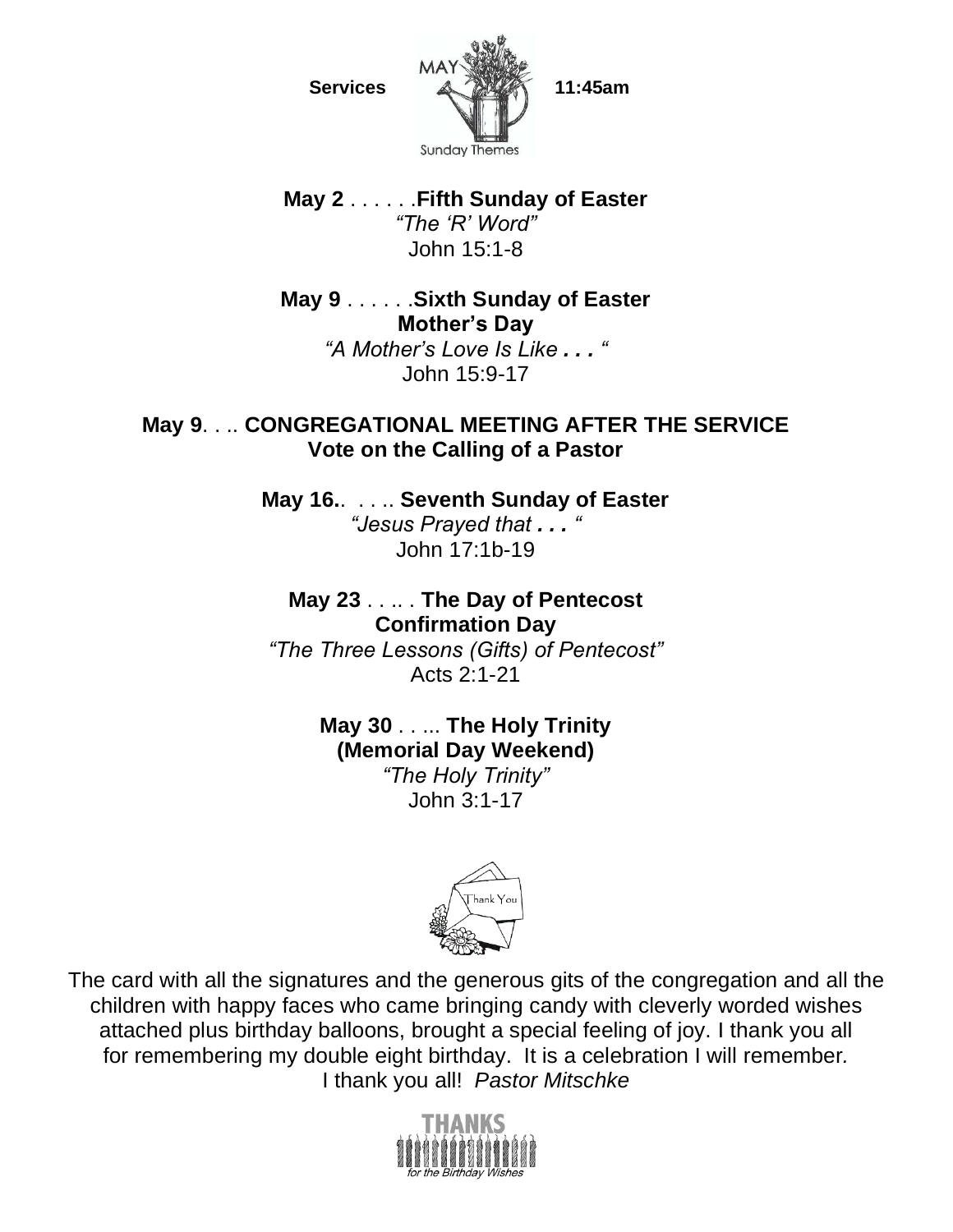

It will be each week at 10:45am. THERE IS **NO** SUNDAY SCHOOL ON **MAY 9TH**.



**Logan Davis, Bree Dietz** and **Rebecca Hall** will speak their **Confirmation Vows** and make their **First Communion** on Pentecost Sunday.

On the next four Thursdays, Logan, Bree and Becca will complete their years of classes and make preparations for their Rite of Confirmation.

We congratulate Logan, Bree and Becca on their good work preparing for this day and look forward to welcoming them as communicant members.



The youth group had fun bowling and making bookmarks for our hymnals on Sunday, April 18<sup>th</sup>. Our top girl bowler was Becca with a score of 91, and our top boy bowler was Zach with a score of 107. Thank you to all who came out to help and have fun.

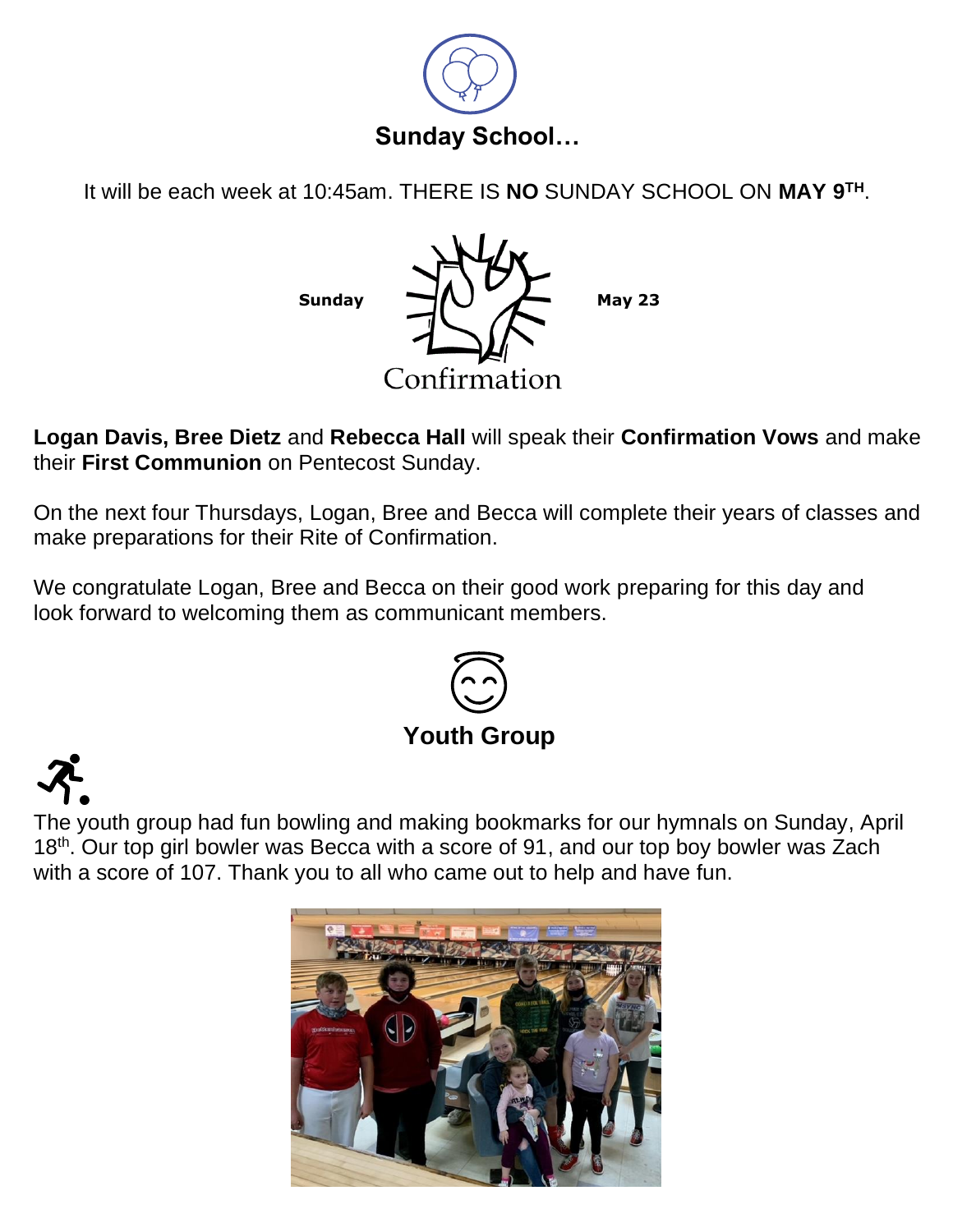### **Youth Group** continued,



Please keep May 10<sup>th</sup> from 5-8pm open on your calendar. Our youth group plans on cleaning up the church yard. This is a BIG task so we are hoping others will join. There are multiple and various tasks to be done, something for everyone.  $\odot$  Any questions, please contact Jenny Sopkin (708) 912-5366 or Matt DeSalvo (815) 641-1480. Let us know if you're able to come by May 9<sup>th</sup>.

Want to have some fun and help our church? Look no further! Our church will be having a fundraiser by selling Joliet Jackhammer's baseball game tickets for \$10. Our church gets to keep \$5 for each ticket sold. We are required to sell a minimum of 25 tickets. Please ask friends and neighbors to join. If interested, please let me know how many tickets you would like and pay for them at that time. The game is scheduled for July 30<sup>th</sup> at 7:05 pm. Doors open at 6:05 pm. Please contact Jenny Sopkin (708) 912-5366.



Alden Courts, Shorewood: **Bill Richardson** Lakewood Nursing and Rehab Center, Plainfield: **Sandra Krause** At Home: **Judy Bremer**

*Fear not, for I am with you; be not dismayed, for I am your God; I will strengthen you, I will help you, I will uphold you with my righteous right hand. Isaiah 41:10*

#### **Adult Bible Study**

Please join us every **Sunday morning at 10:45** in the downstairs Fellowship Hall For Faith, Fun, and Fellowship!!

**Dave Hall** will be leading an Adult Lutheran Bible Class that will cover 14 different lessons. The units begin with creation, and the last lesson falls during the reign of King David. Together, our church family will learn key Bible accounts and give foundational learning of how God's plan of salvation all began.

So, then faith *comes* by hearing and hearing by the word of God. **Romans 10:17**

#### **See you on Sunday!!**